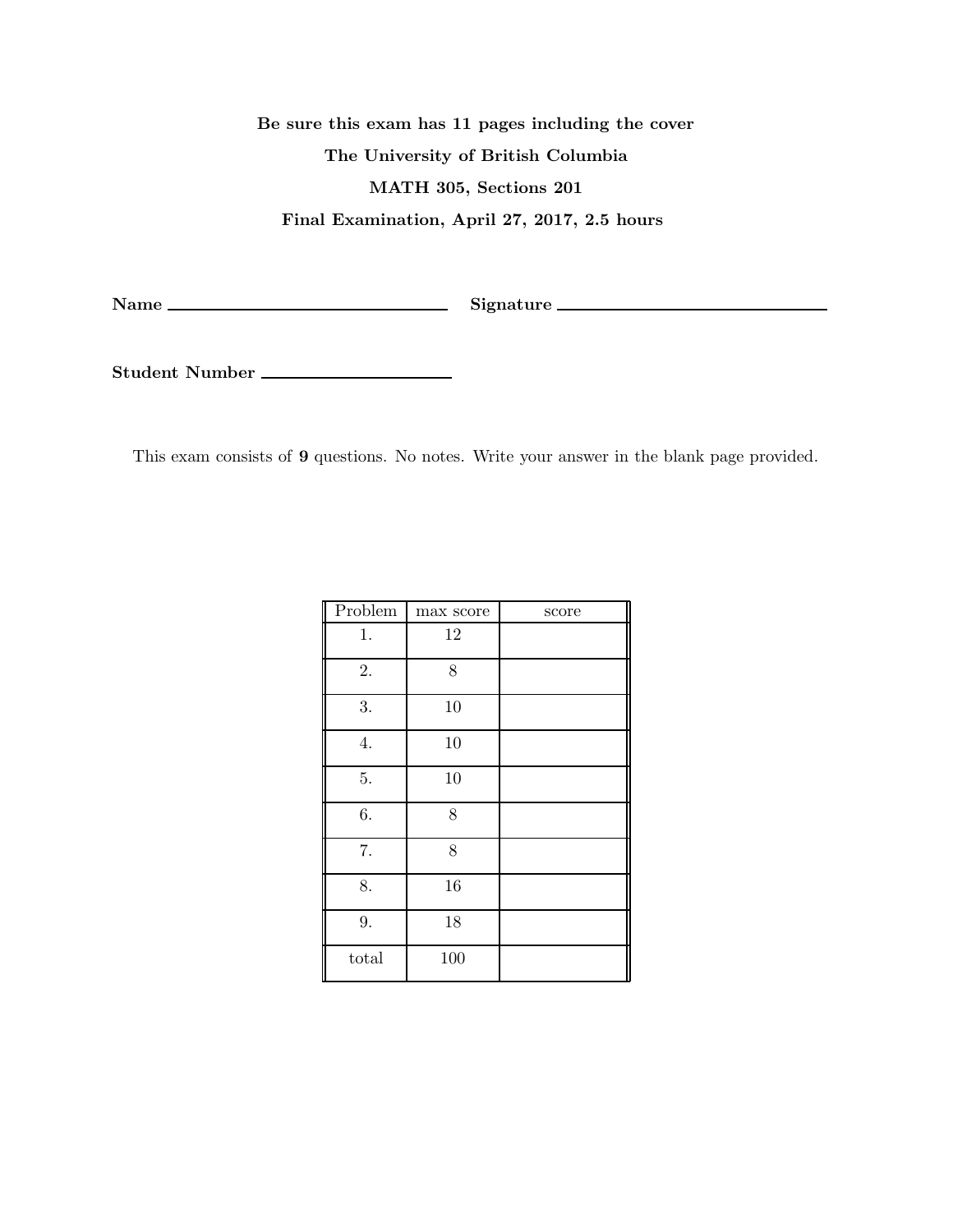1. Each candidate should be prepared to produce his library/AMS card upon request.

2. Read and observe the following rules:

No candidate shall be permitted to enter the examination room after the expiration of one half hour, or to leave during the first half hour of the examination.

Candidates are not permitted to ask questions of the invigilators, except in cases of supposed errors or ambiguities in examination questions.

CAUTION - Candidates guilty of any of the following or similar practices shall be immediately dismissed from the examination and shall be liable to disciplinary action.

(a) Making use of any books, papers or memoranda, other than those authorized by the examiners.

(b) Speaking or communicating with other candidates.

(c) Purposely exposing written papers to the view of other candidates. The plea of accident or forgetfulness shall not be received.

3. Smoking is not permitted during examinations.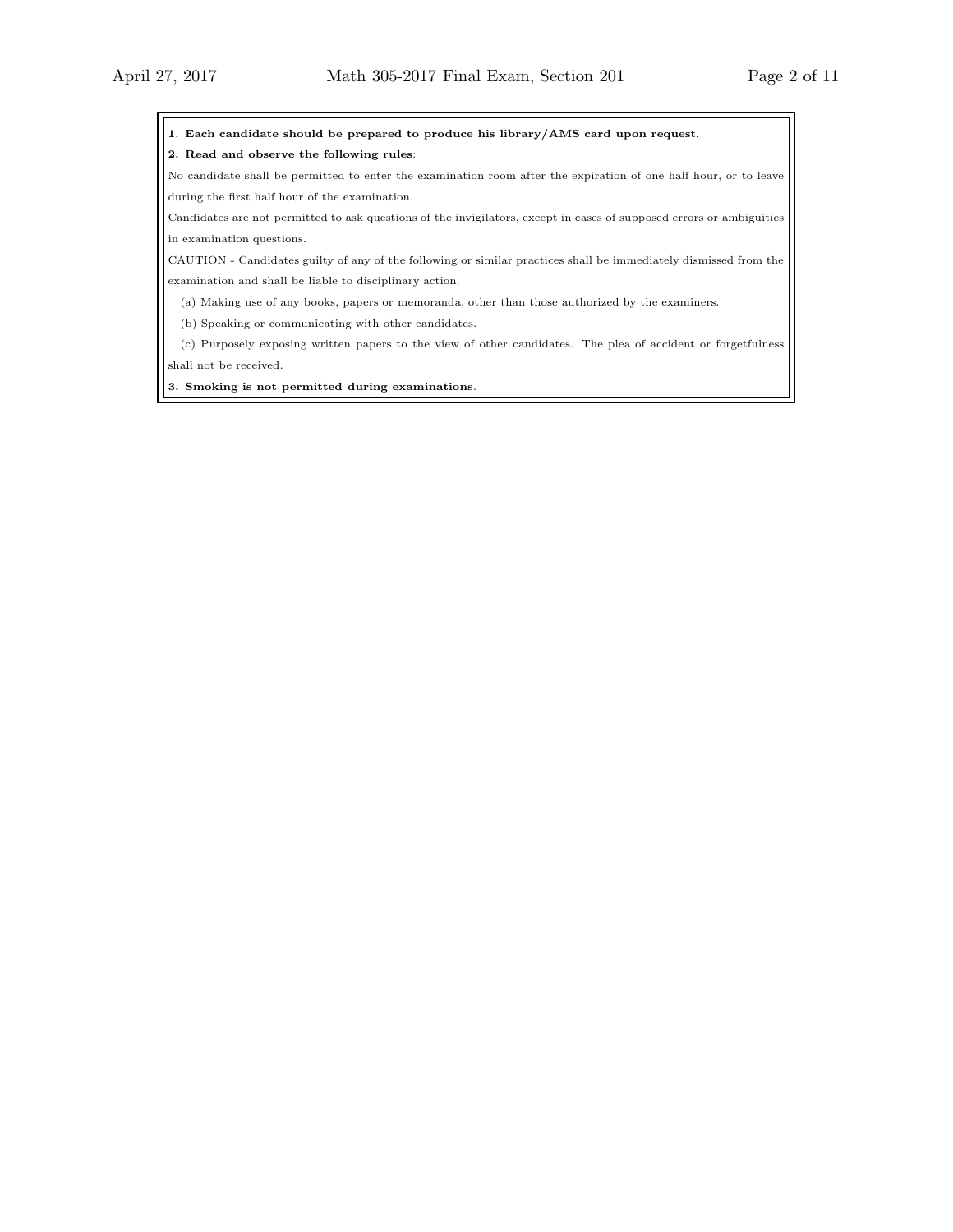(12 points) 1. Find all solutions to

(a) 
$$
e^{z^2} = -1
$$
   
 (b)  $\sqrt{z} = 1 - i$ 

where  $\sqrt{z}$  denotes the principal branch.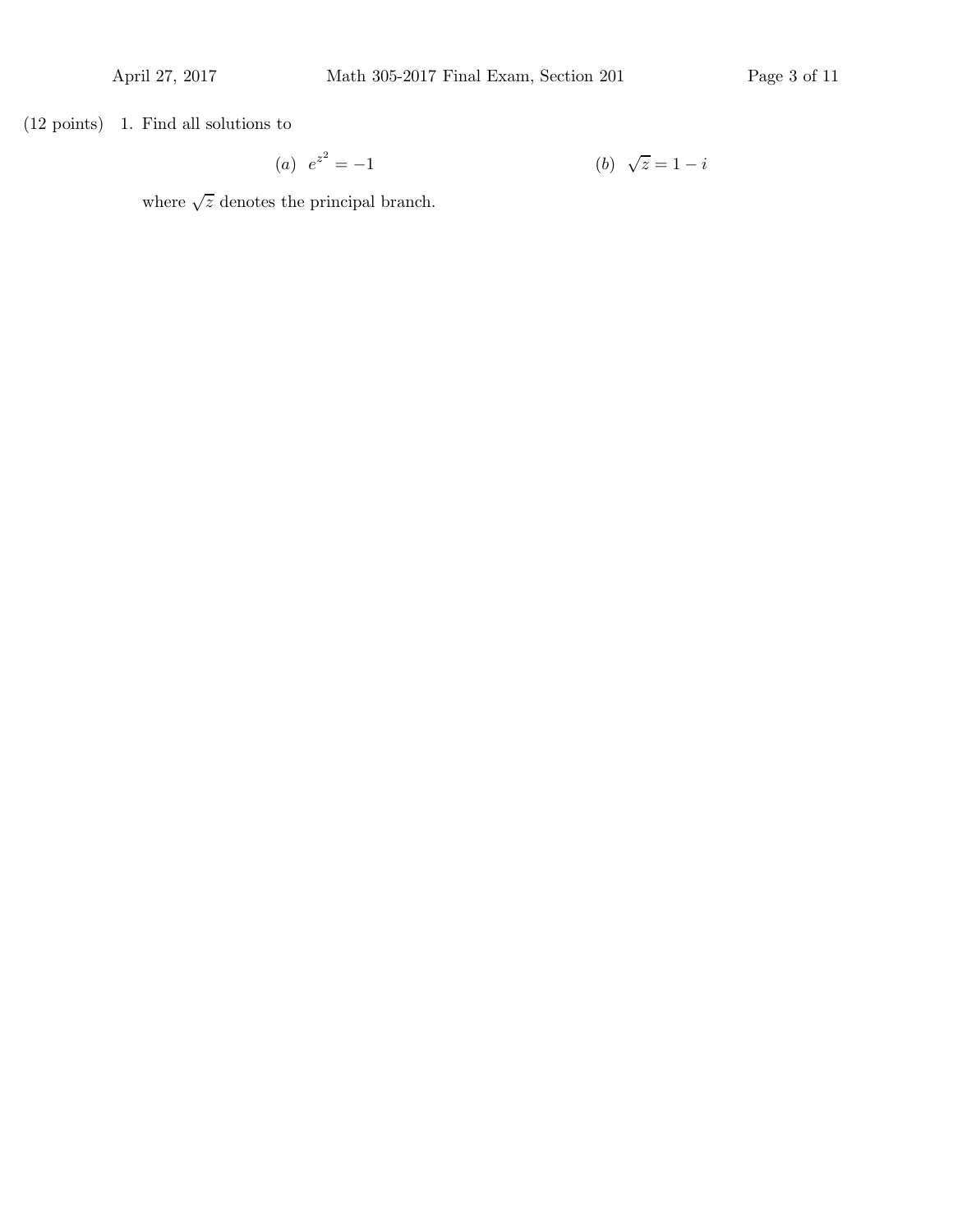(8 points) 2. Let  $f(z) = y^3 - 3x^2y - 3y + i(-x^3 - 3xy^2 + 3x)$  where  $z = x + iy$ . Where is f differentiable in the complex plane? Where is  $f$  analytic? Explain your reasoning carefully.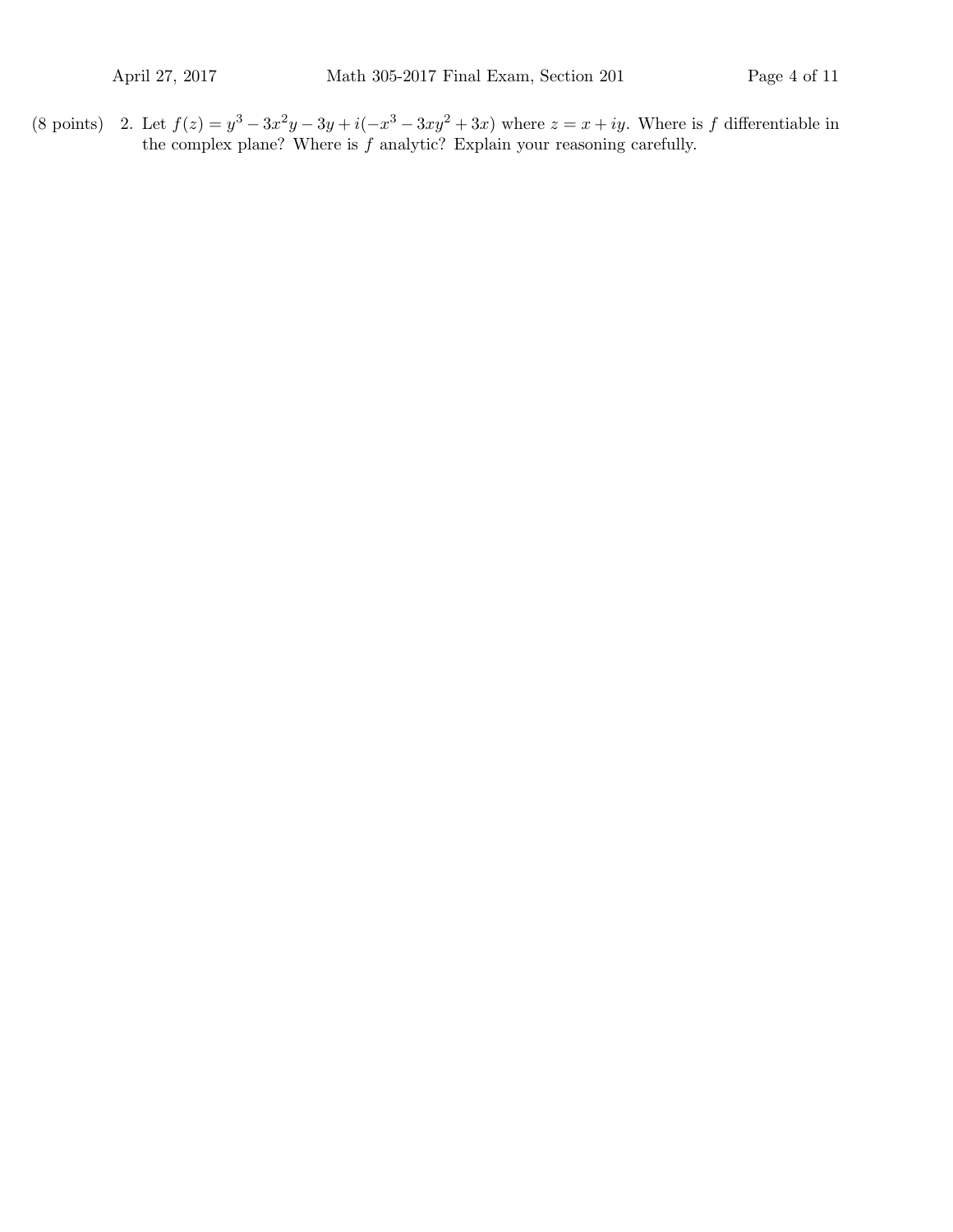(10 points) 3. Find an analytic mapping from  $\{(x, y) | 1 \le x \le 3, y \ge 0\}$  into the upper half plane  $\{(u, v) | v \ge 0\}$  so that  $(1, 0)$  is mapped to  $(-1, 0)$  and  $(3, 0)$  is mapped to  $(1, 0)$ . Hint: consider the map  $sin(z)$ .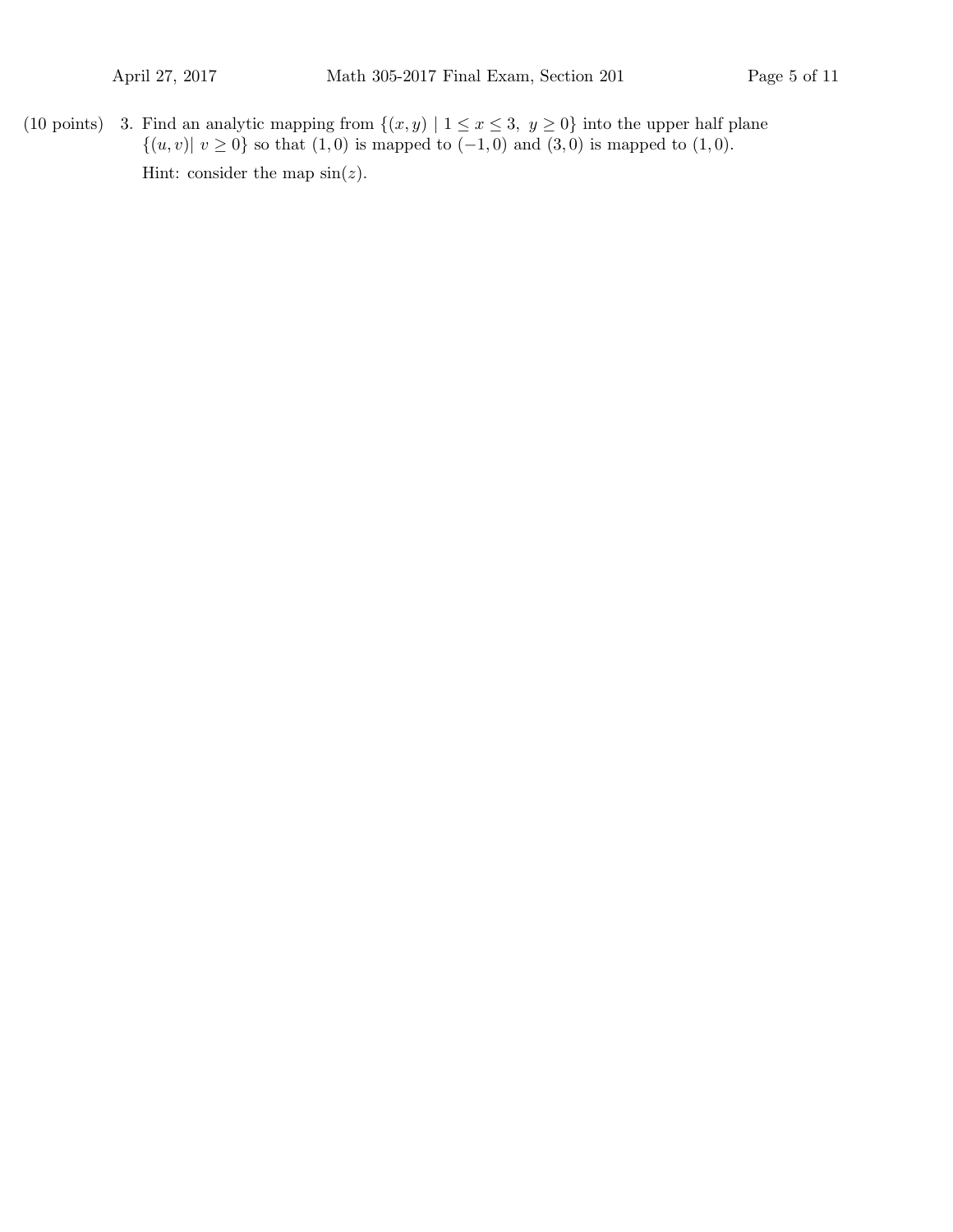(10 points) 4. Find a branch for  $f(z) = (z^2 - 1)^{\frac{1}{2}}$  so that f is analytic in  $C \setminus ((-\infty, -1] \cup [1, +\infty))$  and  $f(0) = -i.$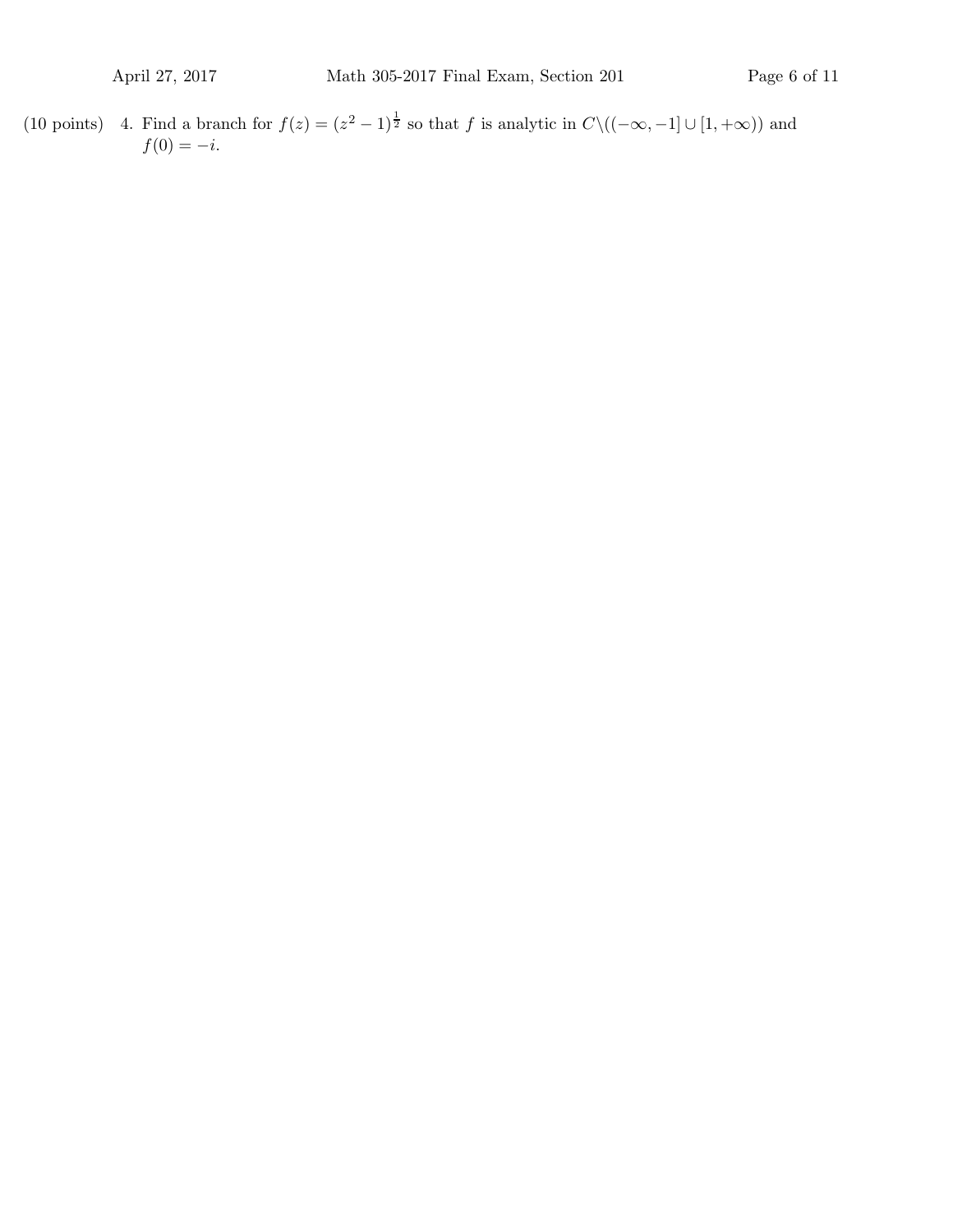(10 points) 5. Find the solution to

$$
u_{xx} + u_{yy} = 0 \text{ in } \{(x, y) \mid y > 0\}
$$

$$
u(x, 0) = \begin{cases} -1 & \text{for } x < -1; \\ 2 & \text{for } -1 < x < 2; \\ 0 & \text{for } x > 2 \end{cases}
$$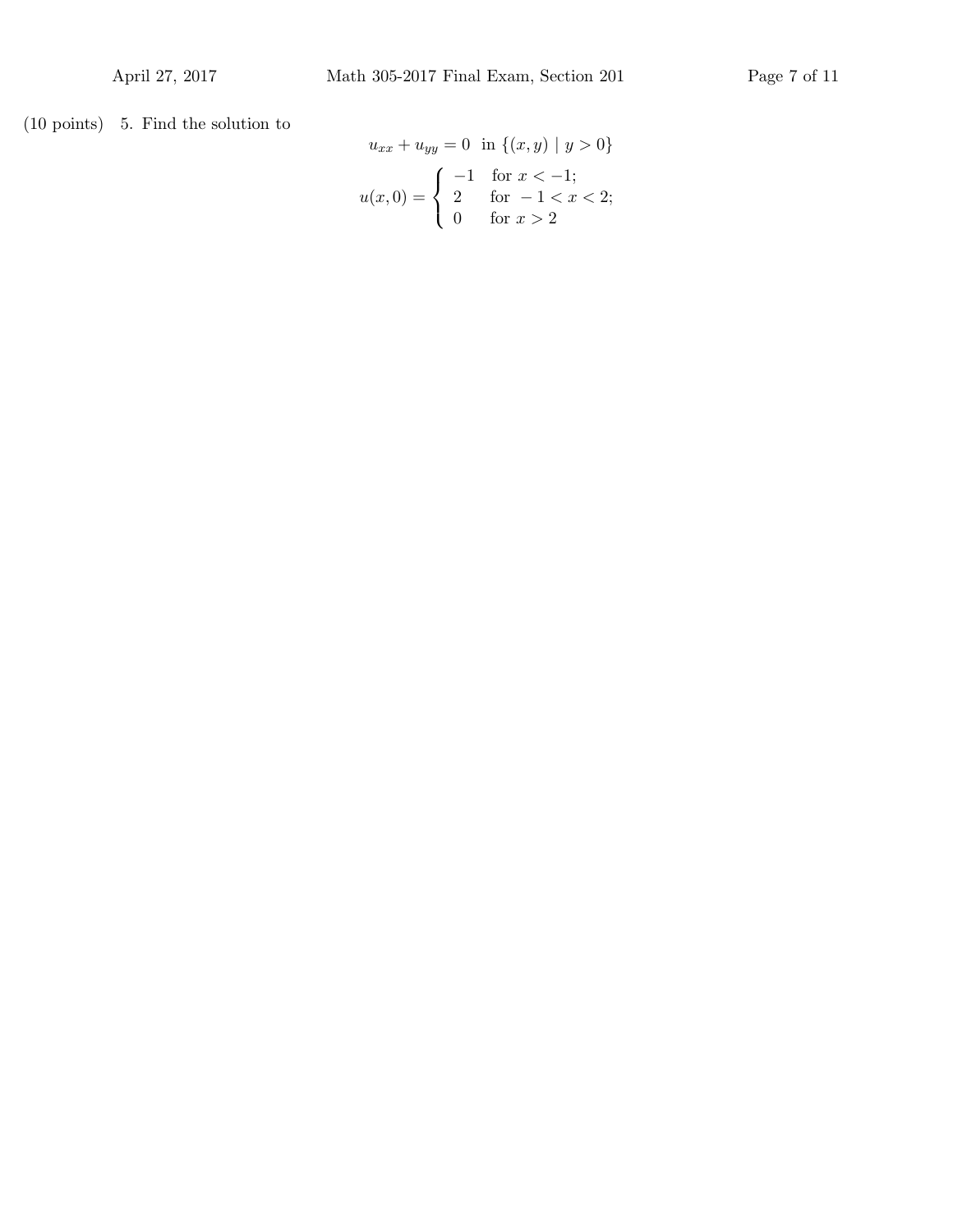(8 points) 6. Recall Liouville's Theorem: all bounded entire (analytic) functions are constants. Use it to prove that there are no nonconstant entire function  $f(z)$  such that  $Im(f(z)) \geq 0$ .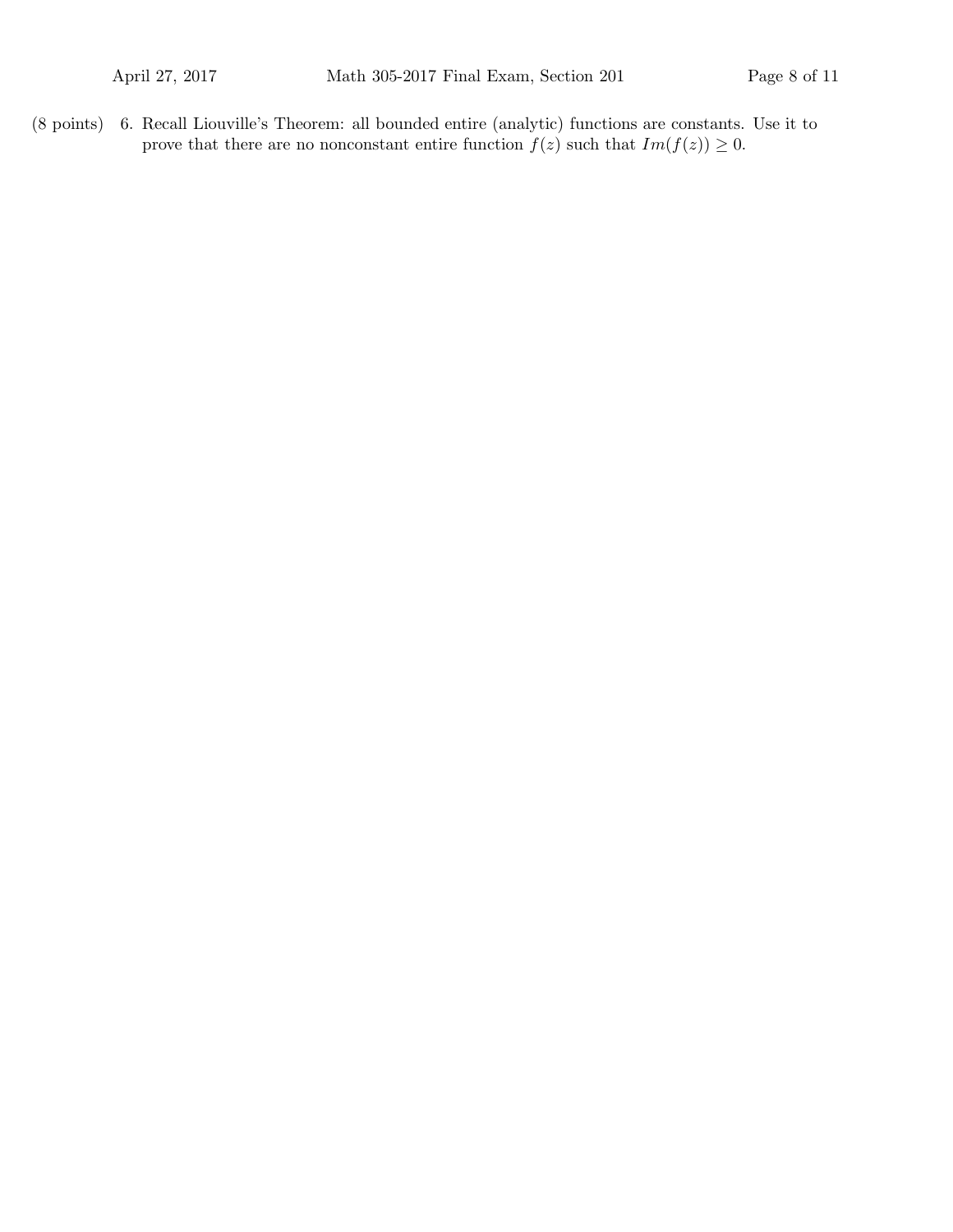(8 points) 7. Use Rouche's theorem to find the number of roots for  $f(z) = 2z^5 + 5z^3 + z + 1$  in the region  ${1 < |z| < 2}.$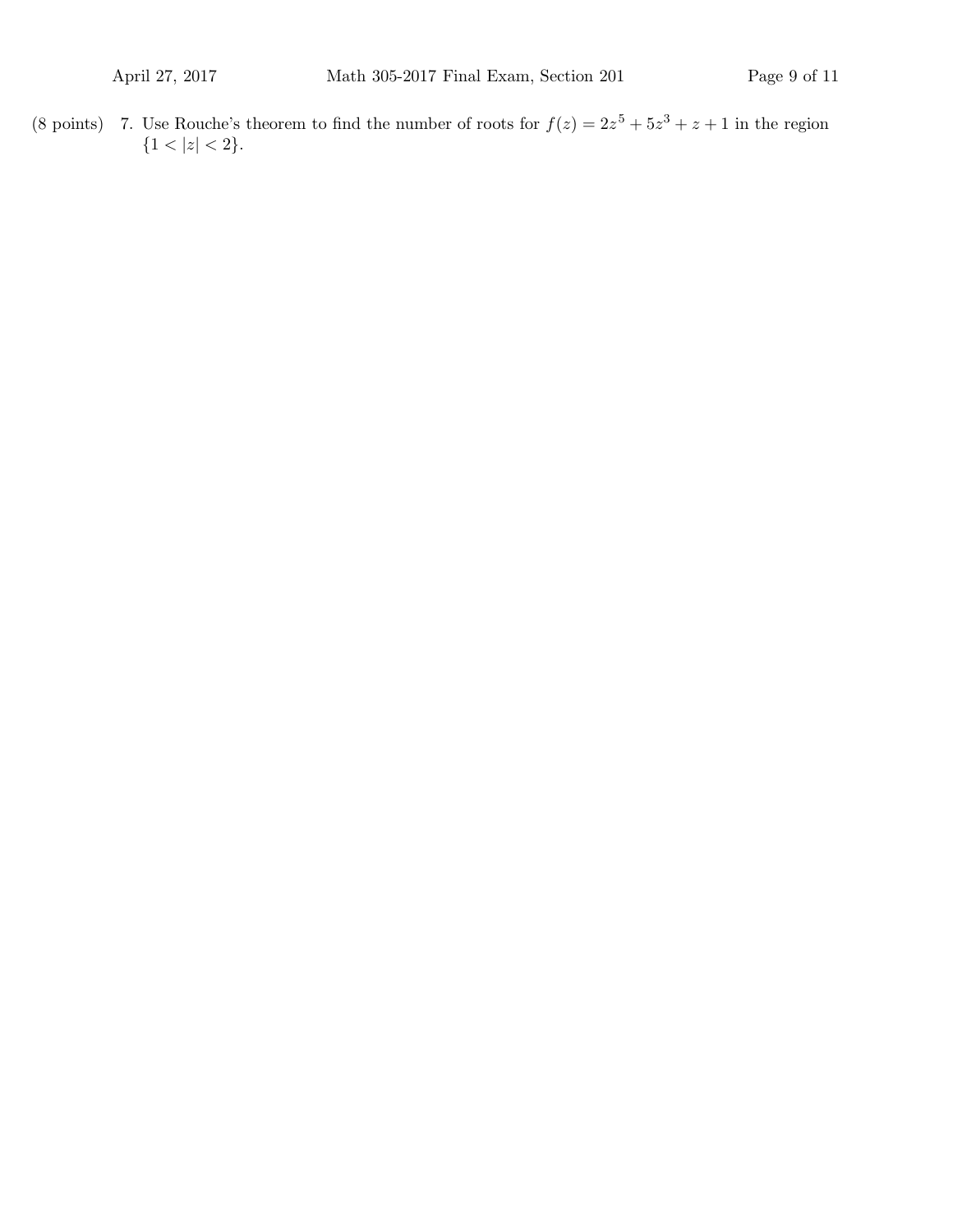(16 points) 8. Compute the residues at the given singularities:

(a) 
$$
z^3 \cos(\frac{1}{z})
$$
,  $z_0 = 0$  (b)  $\frac{z}{\text{Log}(z)}$ ,  $z_0 = 1$ , (c)  $\frac{e^z}{z \sin z}$ ,  $z_0 = 0$  (d)  $\frac{e^z}{(z-1)^5}$ ,  $z_0 = 1$ 

where  $Log(z)$  denotes the principal branch.